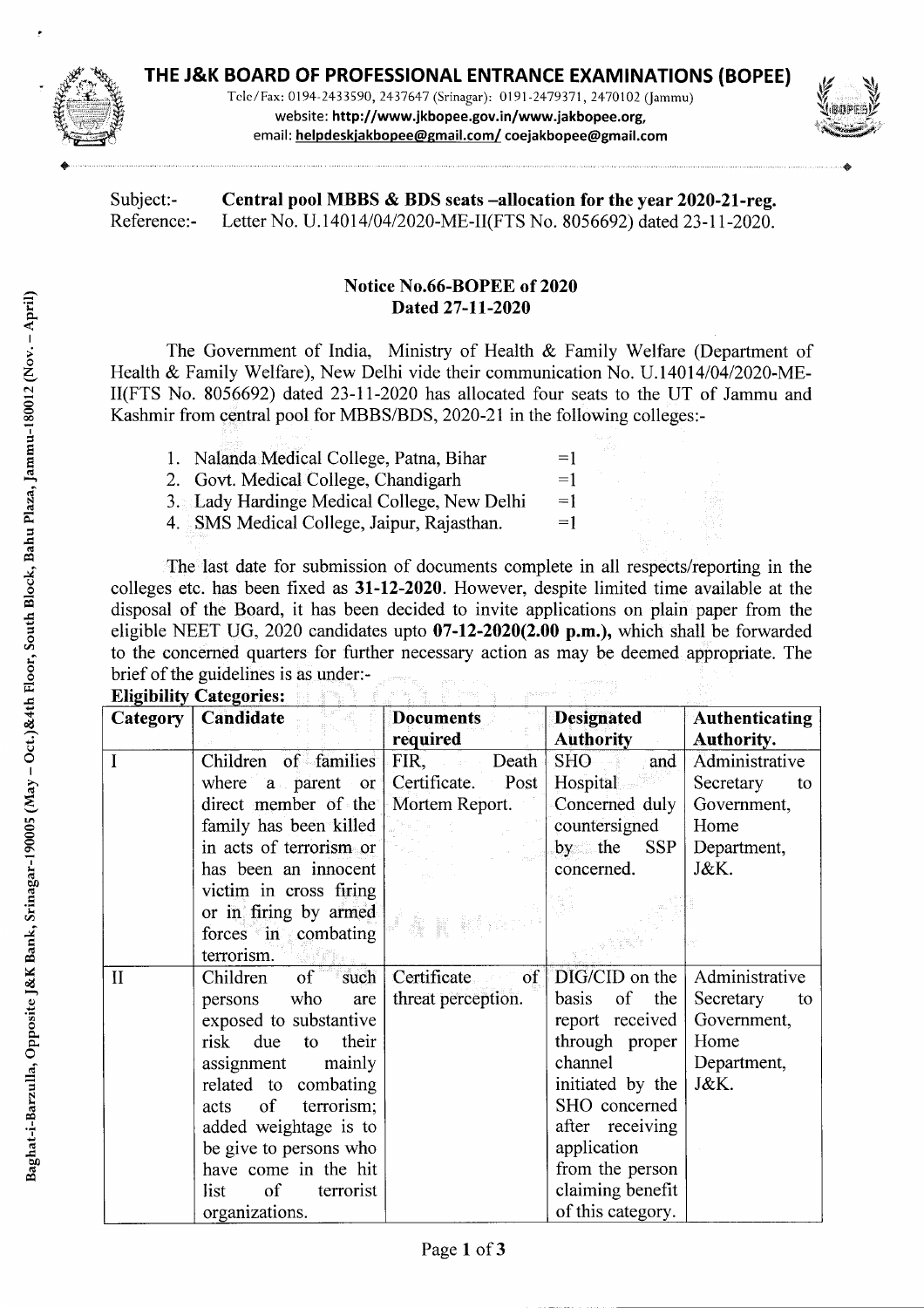| III | Children of              |            |             | such   Certificate | $\circ$ of | Supporting                       |        | Administrative                                      |    |
|-----|--------------------------|------------|-------------|--------------------|------------|----------------------------------|--------|-----------------------------------------------------|----|
|     | families                 | $\circ$ of | $both \mid$ |                    |            | migration, loss of documents for |        | Secretary                                           | to |
|     | <b>Muslims</b>           | and        | non         |                    |            |                                  |        | property, business   loss of property   Government, |    |
|     | muslims who              |            | have        | and livelihood.    |            | (FIR                             | etc.). | Home                                                |    |
|     | migrated                 |            | from        |                    |            | Migrant                          |        | Department,                                         |    |
|     | Kashmir due to the       |            |             |                    |            | Certificate from                 |        | J&K.                                                |    |
|     | current situation and    |            |             |                    |            | the concerned                    |        |                                                     |    |
|     | have lost their means    |            |             |                    |            | Relief                           |        |                                                     |    |
|     | of livelihood including  |            |             |                    |            | Commissioner.                    |        |                                                     |    |
|     | their business or use of |            |             |                    |            |                                  |        |                                                     |    |
|     | their property.          |            |             |                    |            |                                  |        |                                                     |    |

The following certificates shall be furnished with the applications:-

- 1. Date of birth certificate (matriculation).
- 2.  $10+2$  marks card.
- 3. NEET UG, 2020 score card (as per qualifying marks for NEET UG, 2020).
- 4. Domicile Certificate issued by the Competent Authority.
- 5. Reserved category certificate, if any, (Reservation as applicable to J&K)
- 6. ID proof.
- 7. Two passport size photographs.
- 8. Preference of Colleges
- 9. Certificates/documents from competent authorities as detailed in the above table.

Last date for submission of forms with full details shall be **07-12-2020 (2.00 p.m.)**. failing which no application shall be entertained under any circumstances.

Note:-

1. The Board does not assure selection of any candidate merely that the candidate is eligible or has applied but in view of the last date being 31-12-2020, the matter shall be further decided by the Ministry of Health & Family Welfare, Government of India, which shall be final and binding.

**(Dr. Sunil Gunta),** Controller of Examinations,  $J<sub>1</sub>$ *OPEE )*  Dated

## No. BOPEE/Exam-33/2020

Copy to the:-

- 1. Financial Commissioner, Health & Medical Education Department, J&K, Srinagar.
- 2. Principal Secretary to the Hon'ble Lt. Governor, J&K, Jammu.
- 3. Principal Secretary to the Government, Home Department, J&K Srinagar with the request to issue necessary directions to the subordinate Officers to process the certificates, etc. in a time bound manner.
- 4. Commissioner/Secretary to Government, General Administration Department, J&K, Jammu with the request that since the children of All India Service Officers posted in the UT of J&K are also eligible to participate in the said merit system, therefore, necessary circular instructions may please be issued in this regard and forwarded to this Board also for reference and record.
- 5. Commissioner/Secretary to Government, ART & Trainings Department, J&K, Jammu.